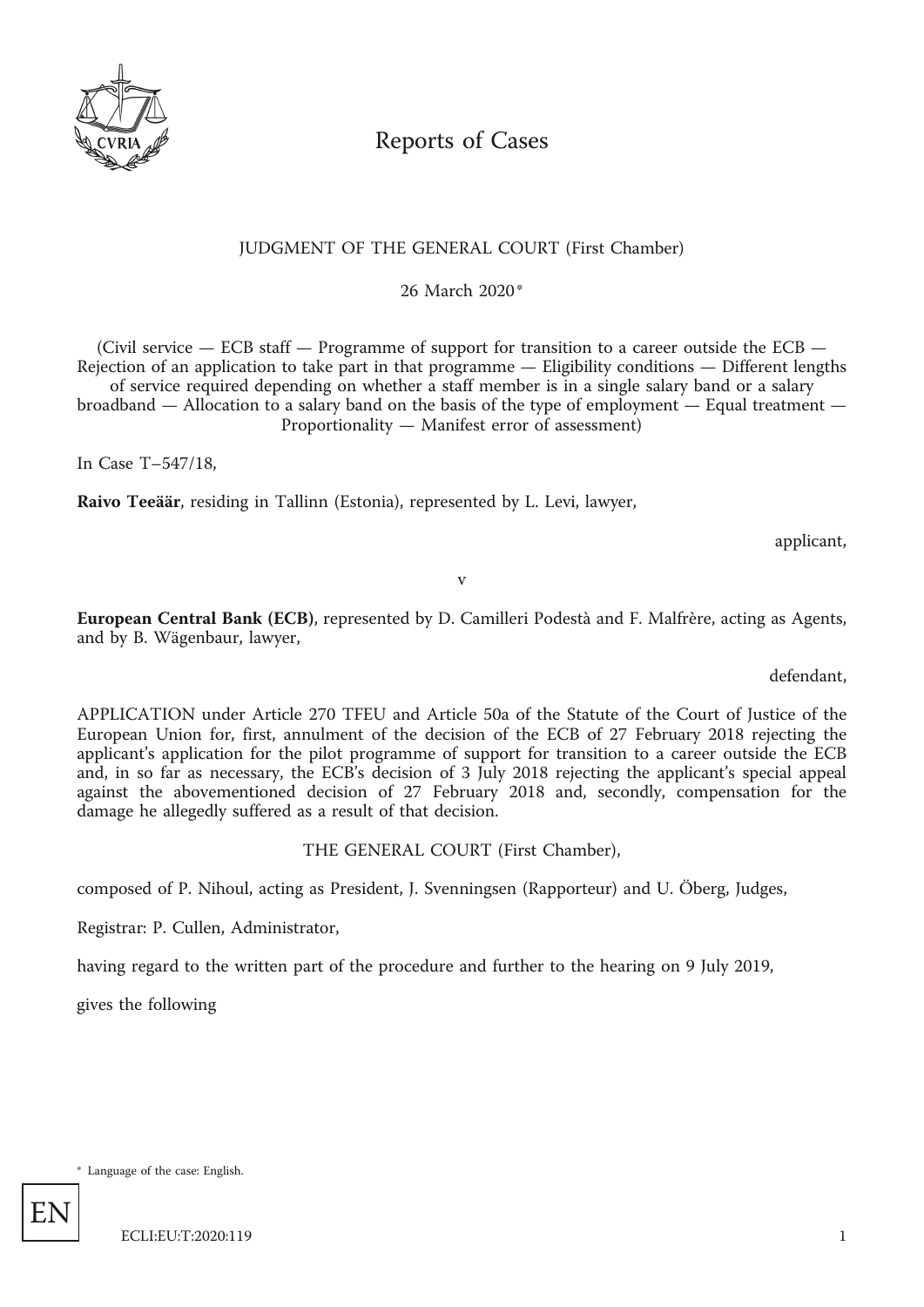# **Judgment**

#### **Background to the dispute**

- <sup>1</sup> On 1 July 2004, the applicant, Mr Raivo Teeäär, took up his duties at the European Central Bank (ECB), starting his career in that institution as a Senior Production Expert in the 'Banknotes' Directorate. When he was recruited, the applicant was 50 years old. In accordance with the vacancy notice, he was allocated to the F/G salary band of the ECB salary structure, which that role fell within. In that salary band, he was placed at step 136, given the length, level and relevance of his professional experience.
- <sup>2</sup> Since his recruitment, the applicant has progressed steadily within his salary band. In January 2011, after seven years and six months, he reached the ceiling for that salary band, which corresponds to step 169. Thereafter, no further advancement was possible in that salary band.
- The ECB salary structure consists of 12 single salary bands, designated by the letters A to L, and two salary broadbands, designated by the letters E/F and F/G. Each salary band includes several steps which go from a minimum to a maximum salary value. The salary broadbands, such as the F/G salary band, correspond to the integration of two single salary bands, here the F salary band and the G salary band, so that the start of the F/G salary band is the same, in terms of annual income, as that of the F salary band, whilst its ceiling is the same as that of the G salary band.
- <sup>4</sup> Specifically, the F salary band comprises steps 1 to 98, the G salary band comprises steps 1 to 99 and the F/G salary band comprises steps 1 to 169, having regard to a partial overlap between the F and the G salary bands. Steps 71 to 98 of the F salary band correspond to steps 1 to 28 of the G salary band.
- <sup>5</sup> Accordingly, the salaries associated with steps 1 to 98 of the F salary band correspond to the salaries associated with steps 1 to 98 of the F/G salary band and the salaries associated with steps 1 to 99 of the G salary band correspond to the salaries associated with steps 71 to 169 of the F/G salary band.
- <sup>6</sup> The allocation of staff members to a given salary band, whether single or broad, is determined by the type of post occupied, as is apparent from an ECB document entitled 'Allocation of Positions to Bands — List of Generic Job Titles'. For the same type of post, progression is possible only within the salary band thus determined, that is from one step to a higher step in the same salary band. A change of salary band is possible only following a recruitment procedure proper for a different position in that other salary band (internal promotion), unless there is an exceptional '*ad personam*' promotion or a position upgrade.
- <sup>7</sup> On the basis of Article 36.1 of the Protocol on the Statute of the European System of Central Banks and of the ECB (ESCB) and the Rules of Procedure of the ECB, the Governing Council of the ECB adopted the Conditions of Employment for Staff of the ECB ('the Conditions of Employment') by decision of 9 June 1998, amended on 31 March 1999 (OJ 1999 L 125, p. 32). In the version applicable to the present proceedings, Article 11(e) of the Conditions of Employment concerns support for a career transition outside the ECB ('CTS') for ECB staff members who resign under the conditions and in accordance with the procedure laid down by the ECB Staff Rules ('the Staff Rules').
- <sup>8</sup> In order to implement Article 11(e) of the Conditions of Employment for the first time, the Executive Board of the ECB adopted Decision ECB/2012/NP18 of 24 August 2012 amending the Staff Rules as regards assistance for voluntary transition to a career outside the ECB, which inserted Article 2.3 of the Staff Rules, which introduced a pilot programme for CTS, limited to a maximum of 50 persons, which was accessible in 2013 and 2014. Article 2.3.1 of the Staff Rules provided that staff members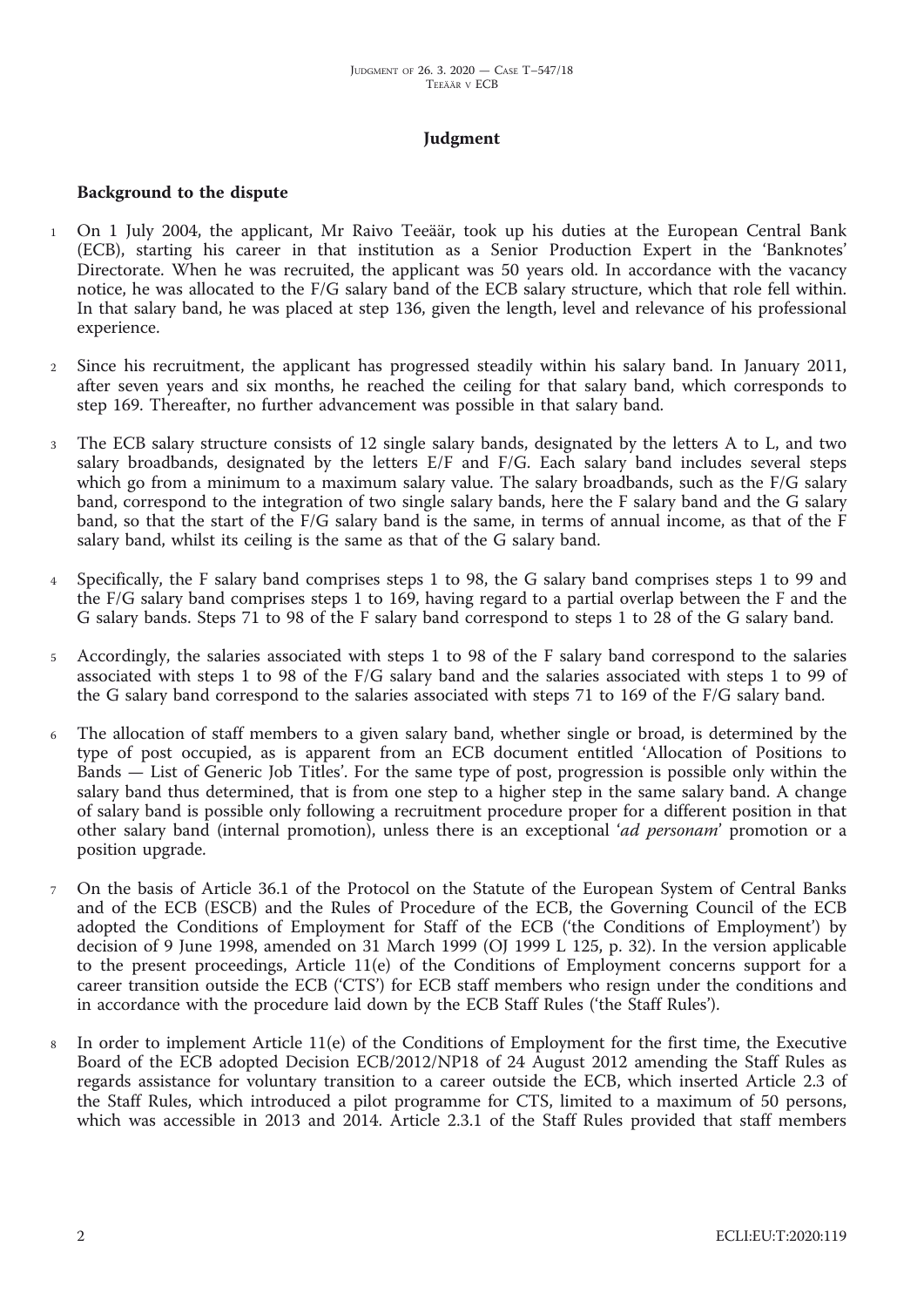with contracts of indefinite duration who had remained for at least 8 consecutive years in the same single salary band or at least 12 consecutive years in the same salary broadband satisfied the conditions for eligibility under the CTS pilot programme.

- <sup>9</sup> On 12 August 2014, the applicant applied for the CTS pilot programme ('the CTS application'). In accordance with the procedure, the CTS application contained a notice of resignation taking effect on 13 December 2014, subject to the acceptance of that application. In addition to that application, the applicant submitted a memorandum setting out the reasons for his request that his application be taken into consideration despite the fact that he did not satisfy the requirement of 12 years' service laid down in Article 2.3.1 of the Staff Rules for staff members in a salary broadband.
- <sup>10</sup> The CTS application was rejected by decision of 18 August 2014, on the ground that the applicant did not satisfy the condition as to length of service, since he had remained in the F/G salary broadband for less than 12 years.
- <sup>11</sup> On 8 September 2014, the applicant informed the relevant ECB departments of his decision to retire, with effect from 18 December 2014.
- <sup>12</sup> The request for an administrative review of the decision rejecting the application for CTS, made by the applicant on 14 October 2014, was rejected by a decision of 9 December 2014.
- <sup>13</sup> The applicant retired with effect from 18 December 2014.
- <sup>14</sup> The complaint lodged by the applicant on 9 February 2015 against the decision of 9 December 2014 was rejected by a decision of 2 April 2015.
- <sup>15</sup> Following the action brought by the applicant on 9 June 2015 against the decision of 18 August 2014, that decision was annulled by the judgment of 17 November 2017, *Teeäär* v *ECB* (T-555/16, not published, EU:T:2017:817), on account of the lack of competence *ratione materiae* of the author of that decision.
- <sup>16</sup> Article 2.3 of the Staff Rules resulting from Decision ECB/2012/NP18, which established the CTS pilot programme, was repealed by Decision ECB/2017/NP19 of 17 May 2017 amending the ECB Staff Rules as regards support for voluntary transition to a career outside the ECB. That decision established a new CTS programme, which was accessible from 1 July to 31 October 2017, setting a uniform condition as to length of service of eight years in the same salary band.
- <sup>17</sup> In order to comply with the judgment of 17 November 2017, *Teeäär* v *ECB* (T-555/16, not published, EU:T:2017:817), the Executive Board of the ECB adopted, on 27 February 2018, a new decision on the basis of Article 2.3 of the Staff Rules in its original version, by which it rejected the application for CTS ('the contested decision').
- <sup>18</sup> The special appeal against the contested decision lodged by the applicant on 3 May 2018 was rejected by decision of the Executive Board of the ECB of 3 July 2018.

## **Procedure and forms of order sought**

- <sup>19</sup> The applicant brought the present action by application lodged at the Court Registry on 14 September 2018.
- <sup>20</sup> The applicant claims that the Court should:
	- annul the contested decision;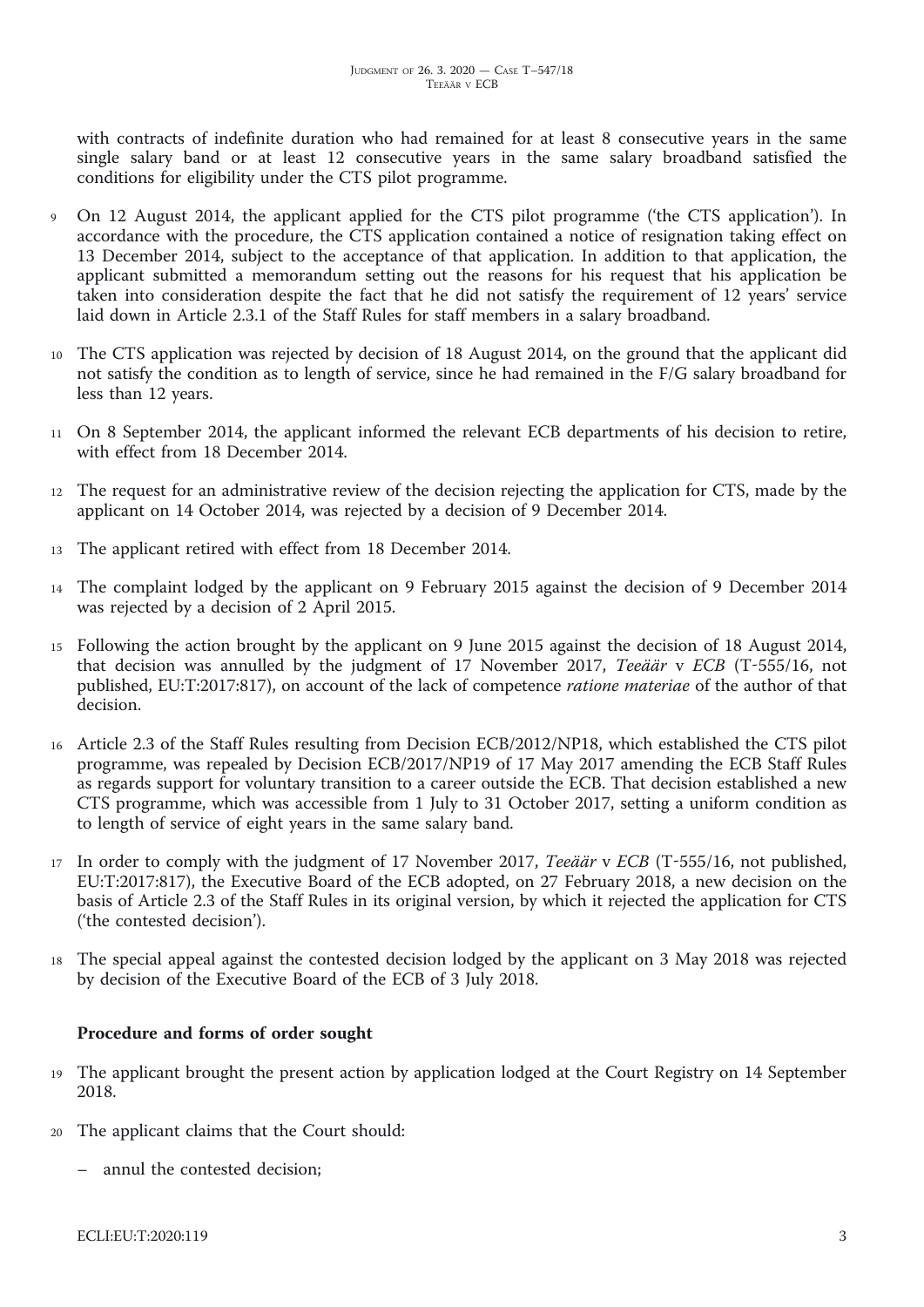- if necessary, annul the decision of the Executive Board of the ECB of 3 July 2018;
- order the ECB to pay compensation for the material damage caused to the applicant, estimated at EUR 101 447, together with default interest calculated at the annual rate of the ECB's main refinancing operations plus three percentage points;
- order the ECB to pay the costs.
- <sup>21</sup> The ECB contends that the Court should:
	- dismiss the application;
	- order the applicant to pay the costs.

#### **Law**

#### *Admissibility of the evidence submitted at the hearing by the applicant*

- <sup>22</sup> At the hearing, the applicant lodged an additional document, which he presented as a letter sent by the ECB to its Staff Committee before the introduction of salary broadbands within the ECB and as being capable of supplementing the reply given by the ECB to the written question put to it by the Court concerning the history and origins of the creation of those salary bands. When asked to specify the practical implications of that document, the applicant stated that it established that the introduction of salary broadbands should not have a negative effect for members of staff at the top of the G single salary band or the F/G salary broadband, whereas the introduction of CTS had such an effect for staff members in a salary broadband.
- <sup>23</sup> It should be noted that it is not apparent from those explanations that the document in question has any direct connection with the Court's written question concerning the introduction of salary broadbands. Since the applicant intends to refer to that document in order to support his arguments relating to the adverse consequences which, in his view, CTS has for staff members in an identical situation to his own, and since he does not claim that that document could not have been produced together with the application, it must be held to be inadmissible, in accordance with Article 85 of the Rules of Procedure of the General Court.

#### *Subject matter of the action*

- <sup>24</sup> According to settled case-law, claims for annulment formally directed against the decision rejecting a complaint have the effect of bringing before the Court the act against which the complaint was submitted, where those claims, in themselves, have no independent content (see, to that effect, judgment of 24 April 2017, *HF* v *Parliament*, T-584/16, EU:T:2017:282, paragraph 72 and the case-law cited).
- <sup>25</sup> In the present case, given that the decision rejecting the complaint merely confirms the contested decision, it must be held that the claims for annulment of the decision rejecting the complaint have no independent content and that there is therefore no need to rule specifically on that claim, even though, in the examination of the lawfulness of the contested decision, account should be taken of the statement of reasons given in the decision rejecting the complaint, since that statement of reasons is deemed to be the same as that of the contested decision (see, to that effect, judgment of 16 January 2018, *SE* v *Council*, T-231/17, not published, EU:T:2018:3, paragraph 22 and the case-law cited).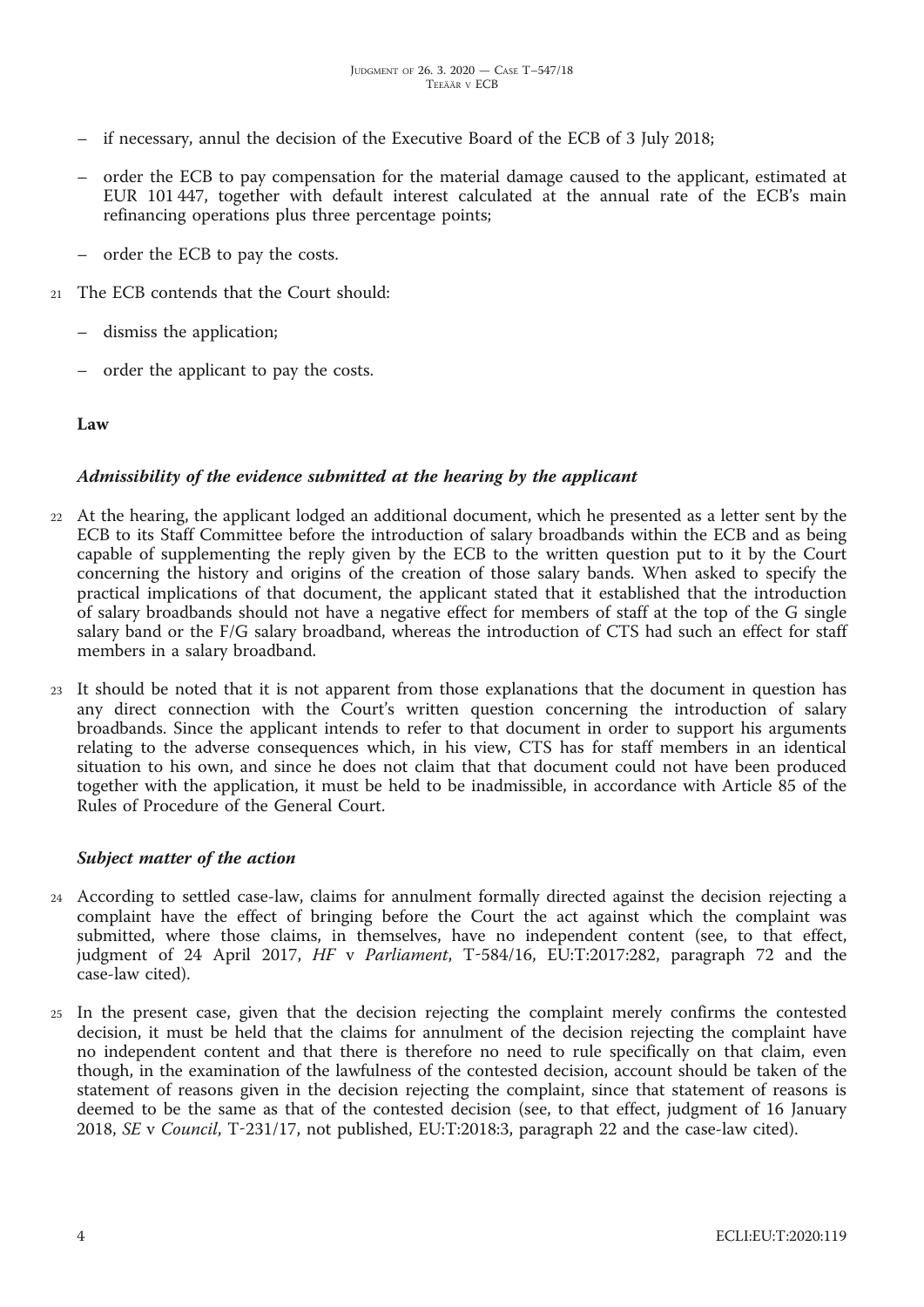# *The claims for annulment*

- In support of his claims for annulment, the applicant puts forward four pleas.
- <sup>27</sup> By the first two pleas, the applicant puts forward a plea of unlawfulness in respect of Article 2.3.1 of the Staff Rules, a provision which the contested decision applies to him. The first plea alleges infringement of the principle of equal treatment and of the principle of proportionality and a manifest error of assessment and the second plea alleges infringement of Article 21 of the Charter of Fundamental Rights of the European Union ('the Charter') and of Council Directive 2000/78/EC of 27 November 2000 establishing a general framework for equal treatment in employment and occupation (OJ 2000 L 303, p. 16), on grounds of discrimination based on age.
- <sup>28</sup> To the extent that Article 2.3.1 of the Staff Rules is not to be regarded as unlawful, the applicant puts forward, in the alternative, two other pleas, alleging, thirdly, a manifest error of assessment and a breach of the duty to have regard for the welfare of staff and, fourthly, infringement of Article 2.3.1 of the Staff Rules.

The first plea in law, alleging the unlawfulness of Article 2.3.1 of the Staff Rules on the basis of *infringement of the principle of equal treatment and of the principle of proportionality and a manifest error of assessment*

- The applicant submits that the dual length-of-service condition laid down in Article 2.3.1 of the Staff Rules constitutes a difference in treatment and that that difference in treatment is, in general, arbitrary, in so far as it draws a distinction between staff members in a single salary band and those in a salary broadband, and, in any event, with respect to members of staff who, like him, had reached the ceiling of a salary broadband before having acquired 12 years' seniority in that salary band. If necessary, in so far as the provision of different length-of-service conditions is formally justified by the existence of two different categories of salary bands, the discrimination stems both from Article 2.3.1 of the Staff Rules and from the list of generic job titles, which determines, for each type of post, the salary band, single or broad, to which that post belongs.
- <sup>30</sup> The distinction at issue is generally arbitrary, since the fact that a salary broadband includes more steps than a single salary band, with the result that persons recruited to a single salary band will more frequently reach the ceiling of their salary band, bears no relation to the objectives of CTS, which are to facilitate transition to a career outside the ECB, encourage increased turnover of permanent staff and foster internal mobility.
- The distinction is particularly arbitrary with regard to members of staff who, like the applicant, are in a salary broadband, but who, on appointment, were allocated to a step in the part of that salary broadband which corresponds to the second of the two single salary bands which were combined to form the salary broadband (that is to say, the G salary band in the case of the F/G salary broadband). Having regard to the number of steps separating those members of staff from the ceiling of the salary broadband in question, their situation is identical, in terms of progression possibilities, to the situation of those in a single salary band. Consequently, the distinction at issue is inappropriate in relation to the objectives of CTS. That situation is not exceptional, since it concerned 18% of the members of staff recruited between 2010 and 2012.
- <sup>32</sup> In addition, the distinction at issue is contrary to the principle of proportionality, since the ECB did not choose the least onerous way of attaining CTS's objectives. It could have laid down, for all members of staff, a length-of-service condition linked to having reached the ceiling for their salary band for the same number of years.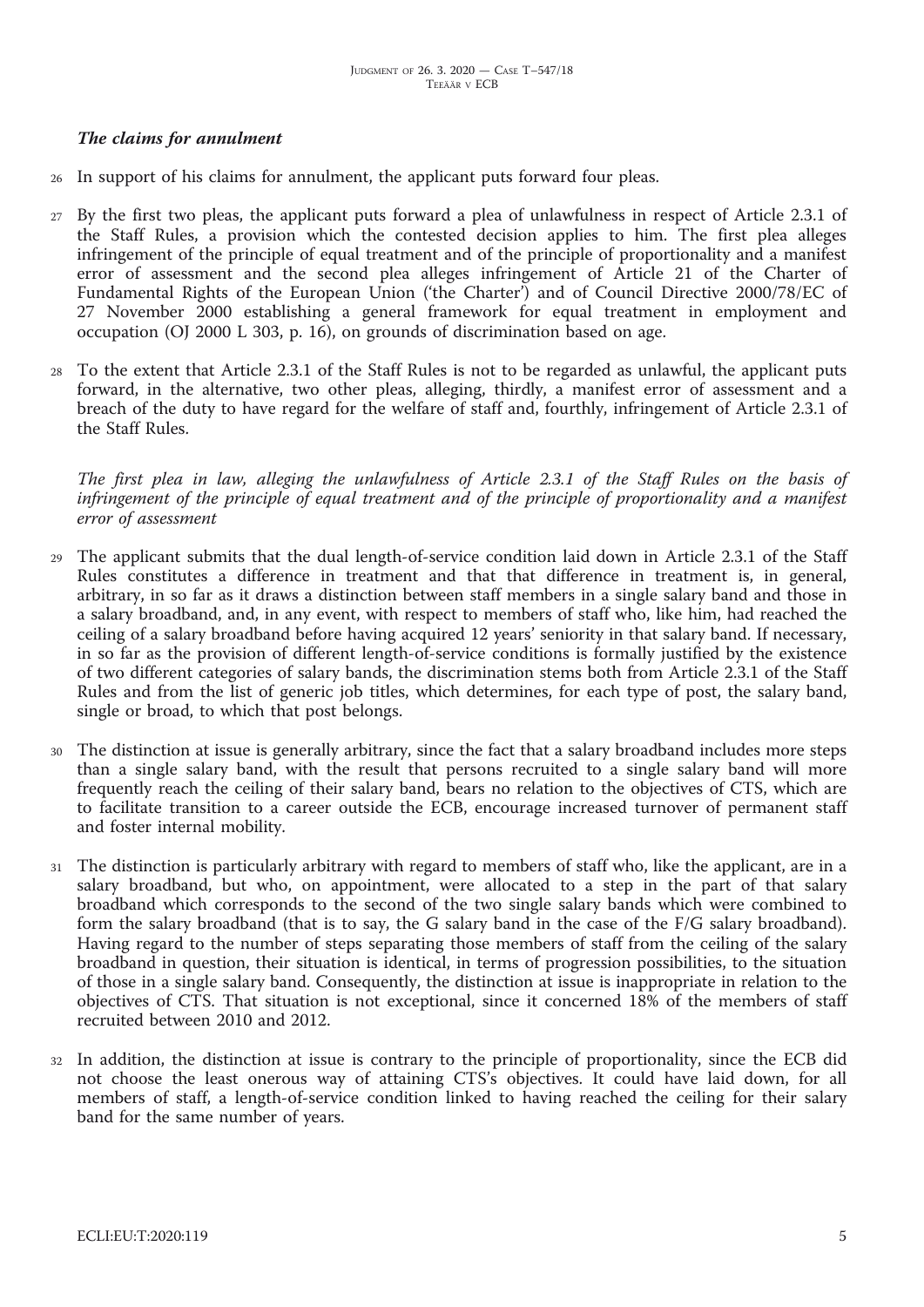- <sup>33</sup> Finally, the distinction at issue is also based on a manifest error of assessment, since it does not reflect the objective of compensating for allegedly reduced career opportunities for members of staff allocated to a single salary band.
- <sup>34</sup> The ECB states that the purpose of the CTS pilot programme was to offer support for career reorientation to members of staff who had worked for a long time at the ECB and who had remained in the same salary band, irrespective of the number of incremental steps, and not to members of staff who were stuck at the end of their salary band. The distinction at issue is based on the fact that the salary broadbands have around 50% more steps than single salary bands. It follows from this that the situation of a person in a salary broadband can be compared only with that of persons in the same type of salary band.
- <sup>35</sup> The ECB accepts that the correlation between allocation to a salary broadband and the existence of greater opportunities for advancement corresponds to a typical standard case, but submits that a legislator is permitted take such a situation as a basis, without also being required to provide for systems of exceptions to take account of atypical situations. It submits, moreover, that it had a broad discretion in the political choices which it made as a 'legislator' for the purposes of drawing up the framework for that pilot programme.
- <sup>36</sup> In the context of a specific analysis, the ECB states, first, that, when the CTS pilot programme entered into force, 794 persons were allocated to the F/G salary broadband, 5 persons were allocated to the F single salary band and 7 persons were allocated to the G single salary band, without any of those 7 persons having benefited from the CTS pilot programme. Secondly, it was impossible for a person recruited in the G salary band to be treated more favourably than the applicant because of the eight-year length-of-service condition applicable to staff members in that single salary band, since, on the date on which that pilot programme came into force, the 7 persons in the G salary band had been promoted, and not recruited, to that salary band.
- <sup>37</sup> As a preliminary point, it must be recalled that the principle of equal treatment, which is a general principle of EU law, enshrined in Articles 20 and 21 of the Charter and which applies to EU civil service law, requires, inter alia, that comparable situations must not be treated differently unless such treatment is objectively justified (see, to that effect, judgments of 12 November 2014, *Guardian Industries and Guardian Europe* v *Commission*, C-580/12 P, EU:C:2014:2363, paragraph 51 and the case-law cited, and of 16 July 2015, *EJ and Others* v *Commission*, F-112/14, EU:F:2015:90, paragraph 65 and the case-law cited).
- <sup>38</sup> The factors which distinguish different situations, and the question whether those situations are comparable, must be determined and assessed in the light of the subject matter of the provisions in question and of the aim pursued by them, whilst account must be taken for that purpose of the principles and objectives of the field in question (see judgment of 7 March 2017, *RPO*, C-390/15, EU:C:2017:174, paragraph 42 and the case-law cited).
- <sup>39</sup> Where a difference in treatment between two comparable situations is found, the principle of equal treatment is not infringed in so far as that difference is duly justified (see judgment of 7 March 2017, *RPO*, C-390/15, EU:C:2017:174, paragraph 52 and the case-law cited).
- <sup>40</sup> That is the case where the difference in treatment relates to a legally permitted objective pursued by the measure having the effect of giving rise to such a difference and is proportionate to that objective. Where the regulatory authority has a wide discretion, judicial review of compliance with those conditions must be limited to review as to manifest error (see, to that effect, judgment of 7 March 2017, *RPO*, C-390/15, EU:C:2017:174, paragraphs 53 and 54 and the case-law cited).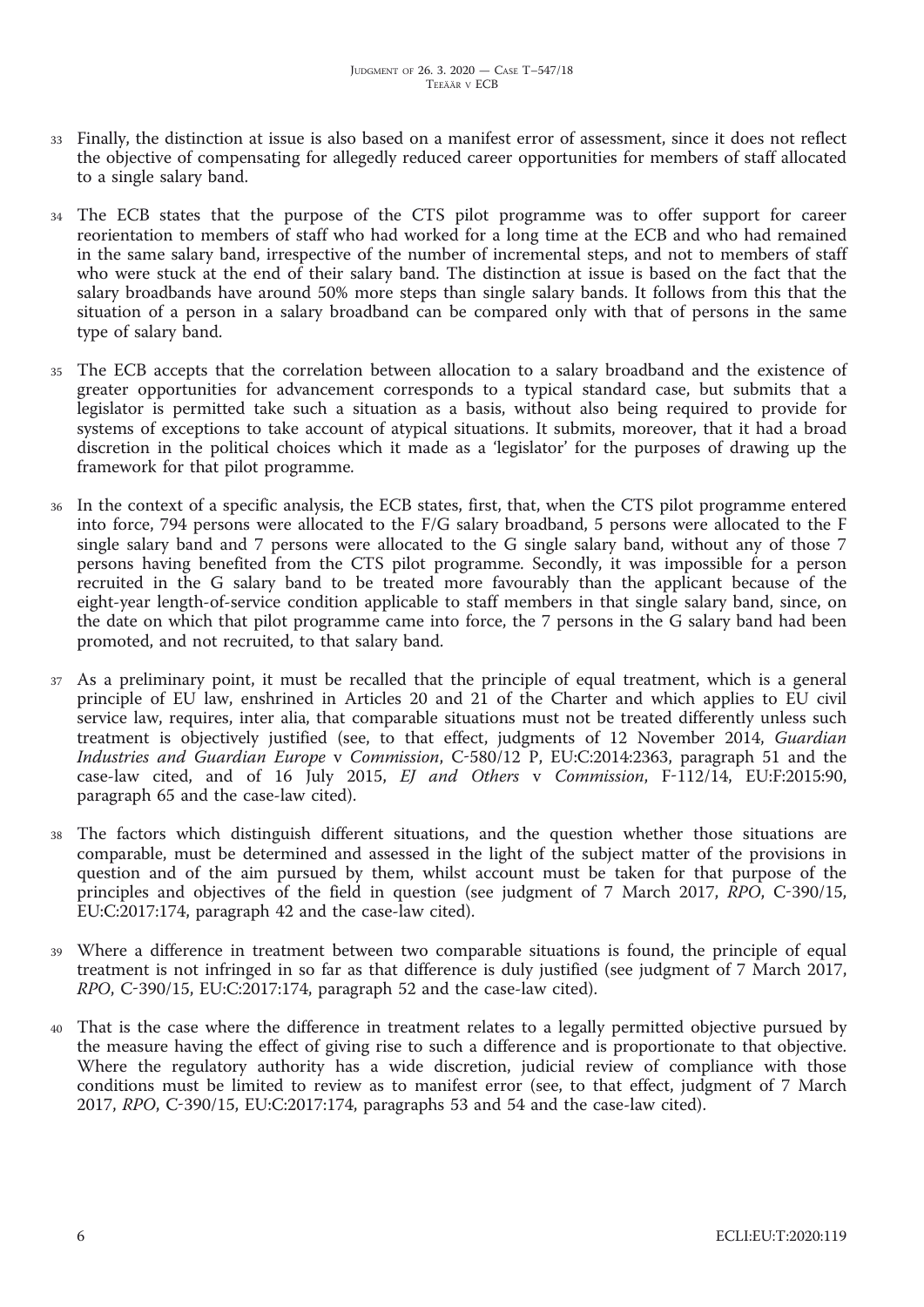- In that regard, it should be noted that, when it lays down rules relating to matters concerning the arrangements applicable to the staff it employs, the ECB enjoys broad autonomy on account of its functional independence (see, to that effect, judgment of 22 October 2002, *Pflugradt* v *ECB*, T-178/00 and T-341/00, EU:T:2002:253, paragraph 48). In addition, the institutions have broad discretion in determining what the interests of the service are, regardless of the examination in the context of which, or the decision for which, those interests are to be taken into account (see judgment of 16 May 2018, *Barnett* v *EESC*, T-23/17, not published, EU:T:2018:271, paragraph 36 and the case-law cited). In such a case, the principle of non-discrimination or equal treatment would be disregarded only if the measure in question entailed a difference of treatment which was arbitrary or manifestly inappropriate in relation to the purpose of that measure (see, to that effect, judgment of 15 April 2010, *Gualtieri* v *Commission*, C-485/08 P, EU:C:2010:188, paragraph 72).
- <sup>42</sup> It must also be stated that although in particular situations fortuitous problems are bound to arise from the introduction of any general and abstract system of rules, there are no grounds for taking exception to the fact that an authority with legislative power has resorted, in the organisation of its services, to categorisation, provided that it is not in essence discriminatory having regard to the objective which it pursues (see, to that effect, judgment of 15 April 2010, *Gualtieri* v *Commission*, C-485/08 P, EU:C:2010:188, paragraph 81 and the case-law cited).
- <sup>43</sup> In the present case, Article 2.3.1 of the Staff Rules established a difference in treatment between ECB staff members according to whether they are in a salary broadband or a single salary band, by providing that the staff in the broadband, who represent a large proportion of staff, are eligible for the CTS pilot programme after 12 years of service in their salary band, whereas the length of service required for the staff in the single band is only 8 years.
- Therefore, in accordance with the case-law referred to in paragraphs 38 to 42 above, it is necessary to identify the subject-matter and objective of the CTS pilot programme in order to determine whether the situations of persons in one or other category of salary band are comparable and, if so, whether or not the difference in treatment established is justified.
- <sup>45</sup> As regards whether the situations are comparable, it should be noted that, in the ECB's reply to the written question put to it by the Court concerning the objectives of CTS, the ECB stated that CTS had resulted from a reflection following the recognition that it was facing a 'demographic challenge'. It stated that, for reasons connected with the recruitment criteria which were implemented at the time of its creation, a substantial part of its staff would remain in post for a relatively long period and would then retire over a relatively short period.
- <sup>46</sup> That situation resulted, in particular, in limiting the opportunities for internal promotion to a higher salary band and, therefore, was such as to demotivate members of staff wishing to take up new duties.
- <sup>47</sup> Following the reflection initiated as a result of that recognition, the ECB decided to adopt a specific measure designed to encourage the early departure of some of the staff, namely the members of staff who were most likely to have worked for a long time at the ECB while remaining in the same salary band, without focusing that measure on staff members in the age bracket affected by the 'demographic challenge'.
- <sup>48</sup> It is therefore apparent that the objective of establishing a pilot programme for CTS was to deal preventatively with a number of risks likely to undermine the proper functioning of the ECB in the near future, by creating early vacancies of posts so as to enable new persons to be recruited and to increase the opportunities for internal promotion for existing staff. Since that measure corresponded to a desire to maintain or improve the quality of the services provided as part of the performance of the ECB's tasks, it was linked to the interests of the service.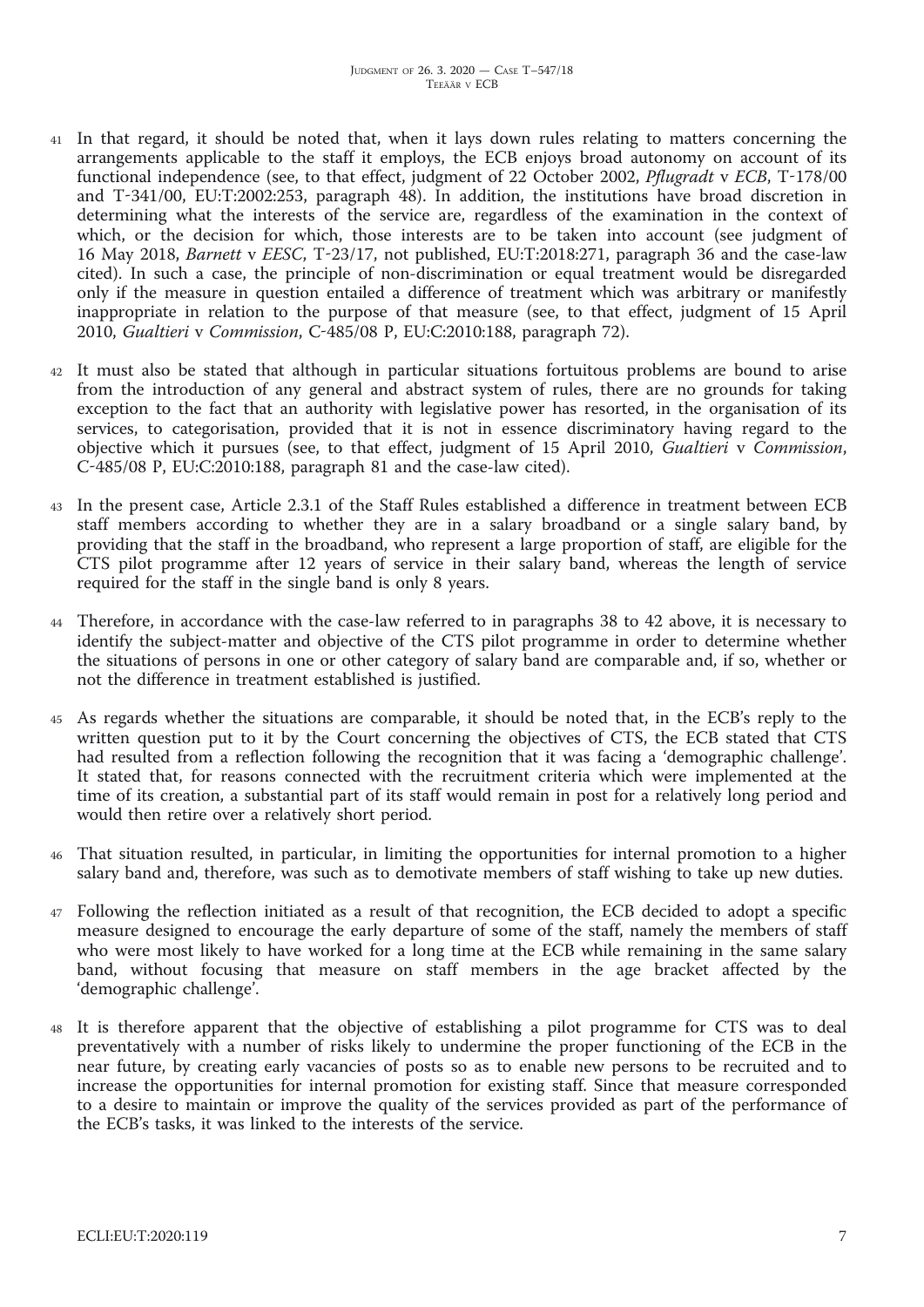- In that context, the purpose of the CTS pilot programme was to prompt the voluntary early departure of some of the members of staff who had worked for a certain number of years within the ECB whilst remaining in the same salary band, while distinguishing members of staff in a single salary band from those in a salary broadband, by encouraging that departure in the form of support for a career transition outside the ECB, in particular from a financial point of view. Although that purpose could be regarded, from the point of view of members of staff potentially interested in professional reorientation, as a favourable measure, the fact remains that it was primarily linked to the interest of the service, having regard to the objectives it was intended to serve.
- <sup>50</sup> At the same time, in its reply to the written questions put by the Court, the ECB also stated that the primary purpose of creating salary broadbands was to enable career development over many years for the types of posts in which development at different levels of responsibility was possible on the basis of experience gained. That evidence has not been disputed by the applicant, who merely claimed at the hearing that the ECB had ensured that the introduction of the salary broadbands was not detrimental to the members of staff who were then in post.
- Thus, it must be pointed out that, as opposed to single salary bands, the two salary broadbands (E/F and F/G) objectively correspond to a potentially long career path, which promotes the stability of staff occupying posts for whom experience acquired in the actual performance of the duties concerned within the institution is likely to constitute an advantage for the performance of that institution's tasks, particularly in terms of expertise, and therefore of efficiency and responsibilities assumed. The list of posts concerned shows that they correspond, in essence, to technical duties with responsibility ('experts' for the F/G salary band, 'specialists' or 'analysts' for the E/F salary band), without being managerial positions, most of which are linked to the performance of the ECB's specific tasks. That was the case, in particular, as regards the applicant, who was employed as a production expert in the 'Bank Notes' Directorate.
- <sup>52</sup> Consequently, the situations of the two categories of persons concerned can be distinguished by an essential element from the point of view of the interest of the service, namely that they correspond to different types of roles, some of which the ECB wanted to be performed by a more permanent staff. Thus, since a staff member in a salary broadband has, in general, greater scope for advancement in his or her salary band than a staff member in a single salary band, the respective situations of staff finding themselves in one or other of the salary bands cannot be regarded as comparable in the light of the purpose and aim of the CTS pilot programme, as identified in paragraphs 48 and 49 above. Where an institution seeks to retain, over a reasonably long time, staff members performing certain types of duties, it is logical that those concerned do not have such strong incentives to leave that institution early as staff members who perform duties for which the same objective does not exist. That precaution contributes to maintaining, or even improving, the quality of the services provided as part of the performance of that institution's tasks and consequently falls within the interests of the service.
- <sup>53</sup> In any event, it must be held that, even assuming that the situations of staff members in one or other category of salary band are comparable, the difference in treatment consisting of the fixing of an eligibility criterion of 12 years for those performing the type of duty falling within a salary broadband and of an eligibility criterion reduced to 8 years for those performing duties in a single salary band is objectively justified, for the same reasons as those set out in paragraphs 51 and 52 above.
- <sup>54</sup> Moreover, the manner in which the duties in the two salary broadbands, identified in paragraph 51 above, were taken into account is proportionate, in so far as the four-year difference as regards the eligibility criterion for the CTS pilot programme, which exists between the two categories of staff members, corresponds approximately to the difference in salary progression between a single salary band and a salary broadband. It follows from the data in paragraph 4 above that there is a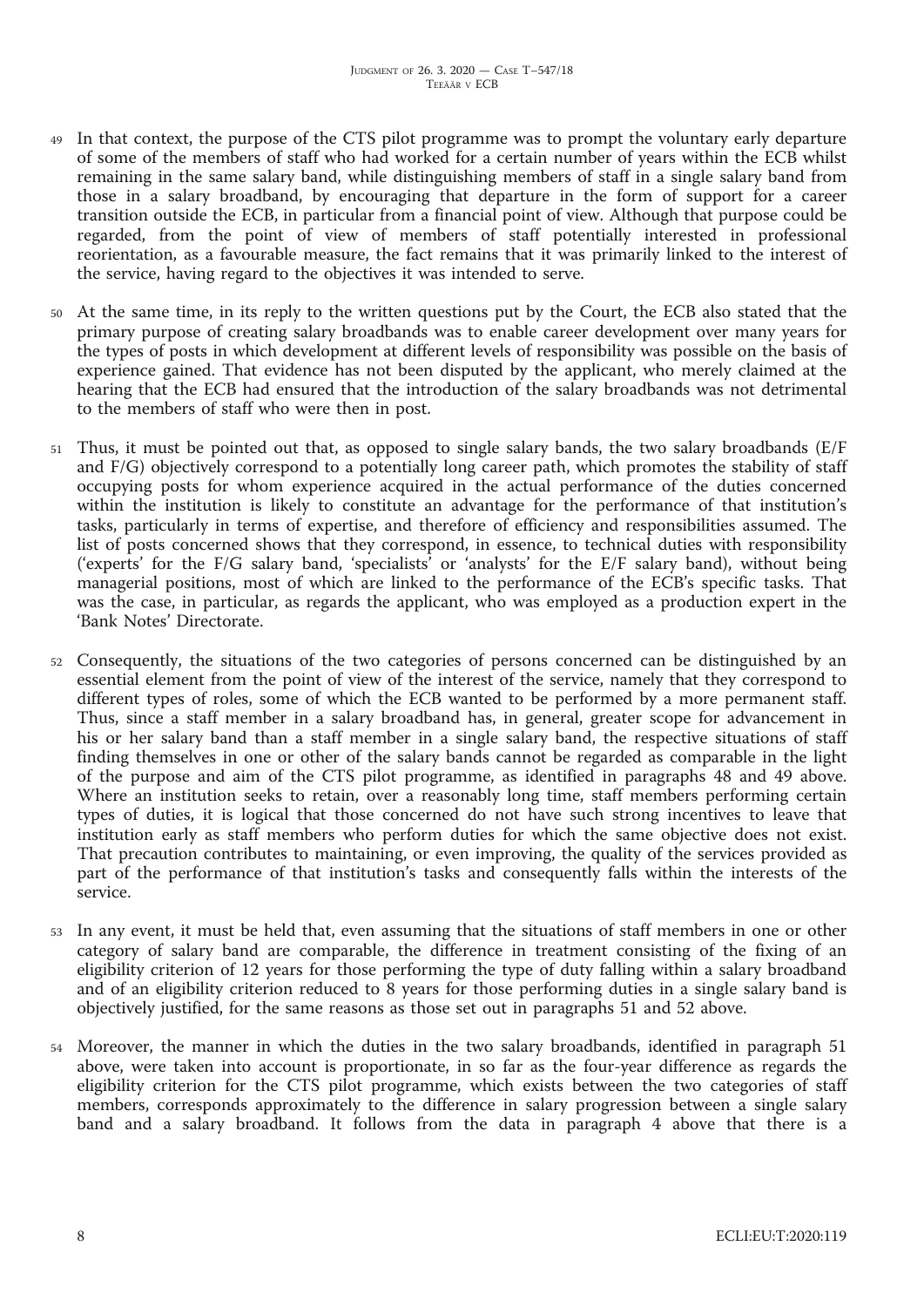mathematical ratio where 8 years of service for staff members in a single salary band and the number of steps that such a salary band comprises, namely 99 steps, corresponds to just under 14 years of service for staff members in a salary broadband, comprising 169 steps.

- <sup>55</sup> Lastly, as is apparent from the case-law cited in paragraph 42 above, it must be acknowledged that, since it had to introduce rules of general application in an area in which it has a wide discretion and a wide autonomy, the ECB, as it maintains, could, without making a manifest error of assessment, rely on standard situations, not being required, in addition, to provide for a system of exceptions to take account of atypical situations, such as that of the applicant.
- <sup>56</sup> As regards the alternative eligibility criterion which the applicant argues should be taken into consideration, based on the fact that he had been at the ceiling of a salary band for a certain number of years, without making a distinction according to the type of salary band, it is clear that it corresponded to another choice on the part of the ECB in the context of its staff management policy.
- <sup>57</sup> As stated in paragraphs 40 and 41 above, first, when it lays down rules relating to matters concerning the arrangements applicable to the staff it employs, the ECB enjoys broad autonomy on account of its functional independence. Secondly, the institutions enjoy a wide discretion in determining the interest of the service, judicial review being limited to verifying whether the choices made are not the result of a manifest error.
- In that context, account must be taken of the fact that, as is apparent in particular from paragraphs 51 to 54 above, the criterion based on years of service adopted for the CTS pilot programme was objective and consistent with the career structure within the ECB based on the type of employment.
- <sup>59</sup> Furthermore, as the ECB noted, a criterion based on the fact of having reached the salary band ceiling was likely to make recently recruited members of staff eligible for CTS, but at a very high level in a salary band.
- <sup>60</sup> Moreover, such a criterion was likely to give rise to a further difference in treatment. It follows from the answers given by the ECB to the written questions put by the Court that, of the 987 members of staff who were in a salary broadband on 1 January 2013, only 161 had been allocated on their recruitment to a step corresponding to a step in the higher single salary band. Therefore, that criterion favoured a minority of staff members, namely those who, of those 161 persons, had been allocated, at the time of their recruitment, to a step relatively close to the ceiling for their salary broadband. Conversely, assuming that an annual progression of four to five steps could be regarded as normal by reference to the applicant's progression in his salary band (advancement from step 136 to step 169 in 7 and a half years), the likelihood that members of staff initially allocated to the lower part of a salary broadband would be eligible was low, or even non-existent.
- <sup>61</sup> Furthermore, the difficulties referred to in paragraphs 58 and 59 above, which would have required additional provisions to avoid unreasonable situations or to avoid significant differences in treatment, give credence to the ECB's assertion that the measure at issue serves the objective of designing simple and easy to apply rules.
- <sup>62</sup> Similarly, it must be noted that the assertion that members of staff who have reached the ceiling of the salary band to which they belong no longer have career prospects, which the applicant puts forward in order to demonstrate the appropriateness of the alternative criterion which he proposes, does not take account of all the career prospects within the ECB. It should be noted that those prospects result not only from advancement to a higher step in a given salary band, but also from progression to different levels of responsibility for certain types of role and, generally, from opportunities for internal promotion, to a higher salary band. Those possibilities are important for staff members with extensive professional experience, which is necessarily the case for those who are at the top of their salary band.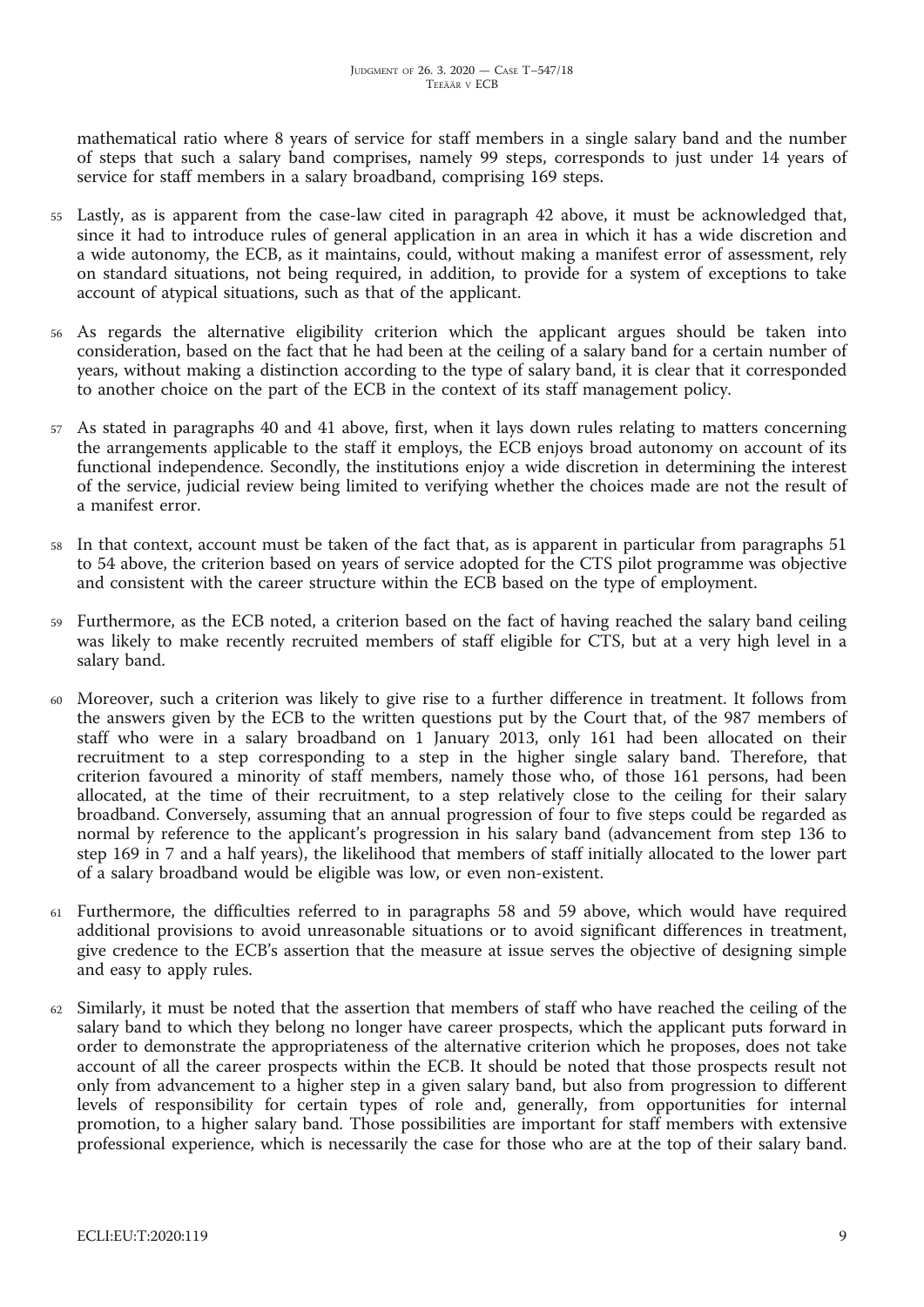Furthermore, one of the objectives of CTS is specifically to encourage internal promotion on account of the freeing up of positions caused by the early departure of certain staff members in posts in higher salary bands, so that CTS itself responds to the type of concerns raised by the applicant.

- <sup>63</sup> Finally, it is not irrelevant for the purpose of assessing the proportionality of the seniority criterion at issue to point out that it was part of a pilot programme which was required to undergo an *ex post* evaluation, as is apparent from recital 2 of Decision ECB/2012/NP18 (see, by analogy, judgment of 7 March 2017, *RPO*, C-390/15, EU:C:2017:174, paragraph 69).
- <sup>64</sup> Therefore, even if the situation of staff members in a salary broadband was comparable to the situation of those in a single salary band in the light of the purpose and objectives of CTS, it cannot be considered that the use, in respect of the CTS pilot programme, of the length-of-service criterion at issue, which thus appears to be justified, constituted a manifest error.
- <sup>65</sup> It follows from all the foregoing considerations that Article 2.3.1 of the Staff Rules was not contrary to the principle of equal treatment or, in so far as those questions could be examined separately, vitiated by an infringement of the principle of proportionality or a manifest error of assessment, in so far as it fixed an eligibility threshold for the CTS pilot programme corresponding to 12 years of service for members of staff allocated to the salary broadbands, whereas that threshold was 8 years of service for those in single salary bands.
- <sup>66</sup> Therefore, the present plea in law must be rejected as unfounded.

The second plea, alleging the unlawfulness of Article 2.3.1 of the Staff Rules on the basis of infringement of Article 21 of the Charter and of Directive 2000/78 as a result of discrimination on grounds of age

- <sup>67</sup> According to the applicant, persons at a similar level in the salary bands are of a similar age. Since staff members allocated to a salary broadband had to wait four more years in order to be eligible for the CTS pilot programme than those in a single salary band, the applicant submits that they had to be older than the staff in the single salary band in order to benefit from that programme. Therefore, Article 2.3.1 of the Staff Rules contains an implied age condition. That condition amounts to discrimination based directly on age in relation to members of staff allocated to a salary broadband and that discrimination is not objectively justified for the same reasons as those set out in the first plea.
- <sup>68</sup> The ECB submits that there is no correlation between age and allocation to a single salary band or allocation to a salary broadband, or between age and years of service in a salary band, or between age and level of allocation in a salary band. Therefore, there is no difference of treatment directly or indirectly linked to age.
- <sup>69</sup> It should be recalled that the principle of non-discrimination on grounds of age, which is a general principle of EU law, was given specific expression by Directive 2000/78 in the field of employment and occupation (judgment of 19 January 2010, *Kücükdeveci*, C-555/07, EU:C:2010:21, paragraph 21) and that the prohibition of any discrimination on grounds, inter alia, of age is laid down in Article 21 of the Charter. Moreover, not only is Directive 2000/78 a source of inspiration in disputes concerning the staff of the EU institutions as regards determining the obligations of the competent regulatory authority with regard to the principle of non-discrimination on grounds of age (see, to that effect, judgment of 7 February 2019, *RK* v *Council*, T-11/17, EU:T:2019:65, paragraphs 68 to 70 and the case-law cited), but it is also binding on the ECB by virtue of Article 9(c) of the Conditions of Employment.
- <sup>70</sup> In the present case, it must be held that the eligibility conditions for the CTS pilot programme did not contain any direct reference to the age of members of staff.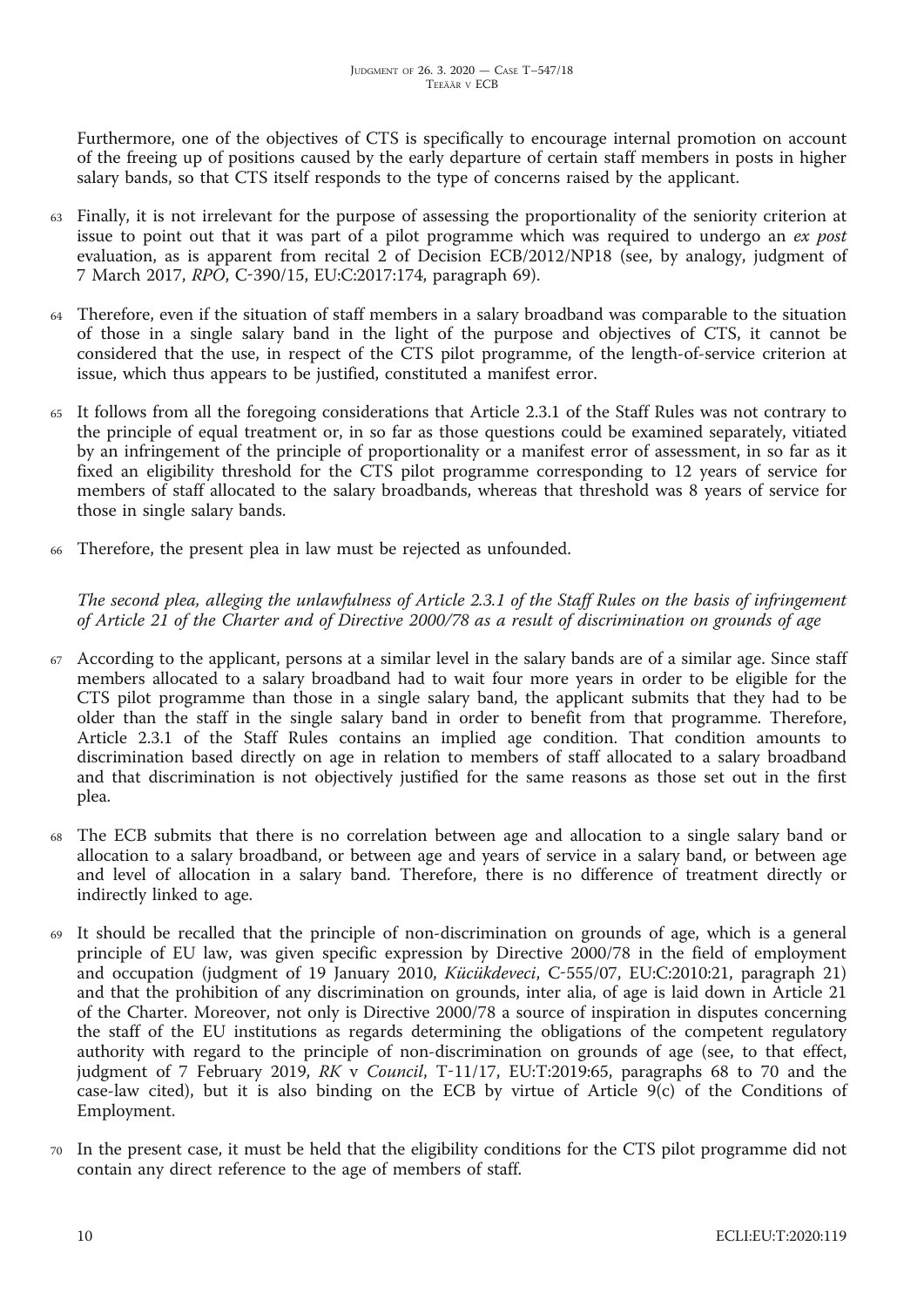- <sup>71</sup> Moreover, the distinction made between staff members according to the type of salary band which they are in has no bearing on the age of those staff members.
- <sup>72</sup> It should be noted in that regard that the years of service in any salary band depends solely on when a person was recruited or, possibly, promoted to a salary band.
- <sup>73</sup> As regards a situation such as that of the applicant and on which he bases his action, namely recruitment to a salary broadband, it should be noted that such recruitment is possible at any stage in a person's career, in particular to the second part of the salary band, as the example of the applicant demonstrates, but also earlier in a person's career, or even at the beginning of that career.
- <sup>74</sup> That second scenario is, moreover, the most common, since, as is apparent from the data from the ECB which is reproduced in the applicant's pleadings, of the 458 persons recruited by that institution between 2010 and 2012, 82% were allocated to the first part of a salary broadband.
- <sup>75</sup> Consequently, commencing employment at the ECB, and thus allocation to a salary band, may take place at almost any stage of professional life and, therefore, at almost any age during a person's professional life.
- <sup>76</sup> It follows from the foregoing that it cannot be ruled out that a staff member, owing to his or her recruitment at the start of his or her career, may have 12 years of service in a salary broadband before reaching the age of 40, so that he or she is eligible for the CTS pilot programme, or that a staff member, because he or she was recruited or promoted at the end of his or her career, may not have completed 8 years of service in a single salary band at the age of 55, with the result that he or she is not eligible for that programme.
- <sup>77</sup> It is true that it is possible that in the case of two persons recruited at the same time and at the same age, one in a single salary band and the other in a salary broadband, that one might be eligible for the CTS pilot programme and the other might not. However, that situation resulted not from discrimination on grounds of age, but from the time of recruitment and the type of salary band which they were in, which is determined by the type of role performed, those being parameters independent of age, the second of which was regarded as consistent with the objectives and purpose of CTS in the response to the first plea.
- <sup>78</sup> As to the remainder, although the applicant concludes his reasoning as to the existence of a difference in treatment on grounds of age, in paragraph 80 of the application, by stating that CTS 'provides for a difference in treatment which is based directly on age', he claims in paragraph 72 of the application that there is indirect discrimination based on age, therefore it is necessary to examine that possibility.
- In accordance with the definition in Article  $2(2)(b)$  of Directive 2000/78, indirect discrimination is to be taken to occur where an apparently neutral provision, criterion or practice would put persons of a particular age at a particular disadvantage compared with other persons, unless that provision, criterion or practice is objectively justified by a legitimate aim and the means of achieving that aim are appropriate and necessary. Furthermore, it follows from Article 10(1) of that directive that the finding of discrimination must be based on facts from which it may be presumed that there has been direct or indirect discrimination.
- <sup>80</sup> In the present case, it follows from the data appearing in the summary drawn up after the closure of CTS (Annex A.14) that the implementation of that measure led to the early departure of 7 persons under the age of 45, 15 persons aged between 45 and 54 and 23 persons over the age of 54. Those figures show that, in practice, the contested length-of-service criterion did not favour, or disadvantage, among members of staff, those in a particular age bracket.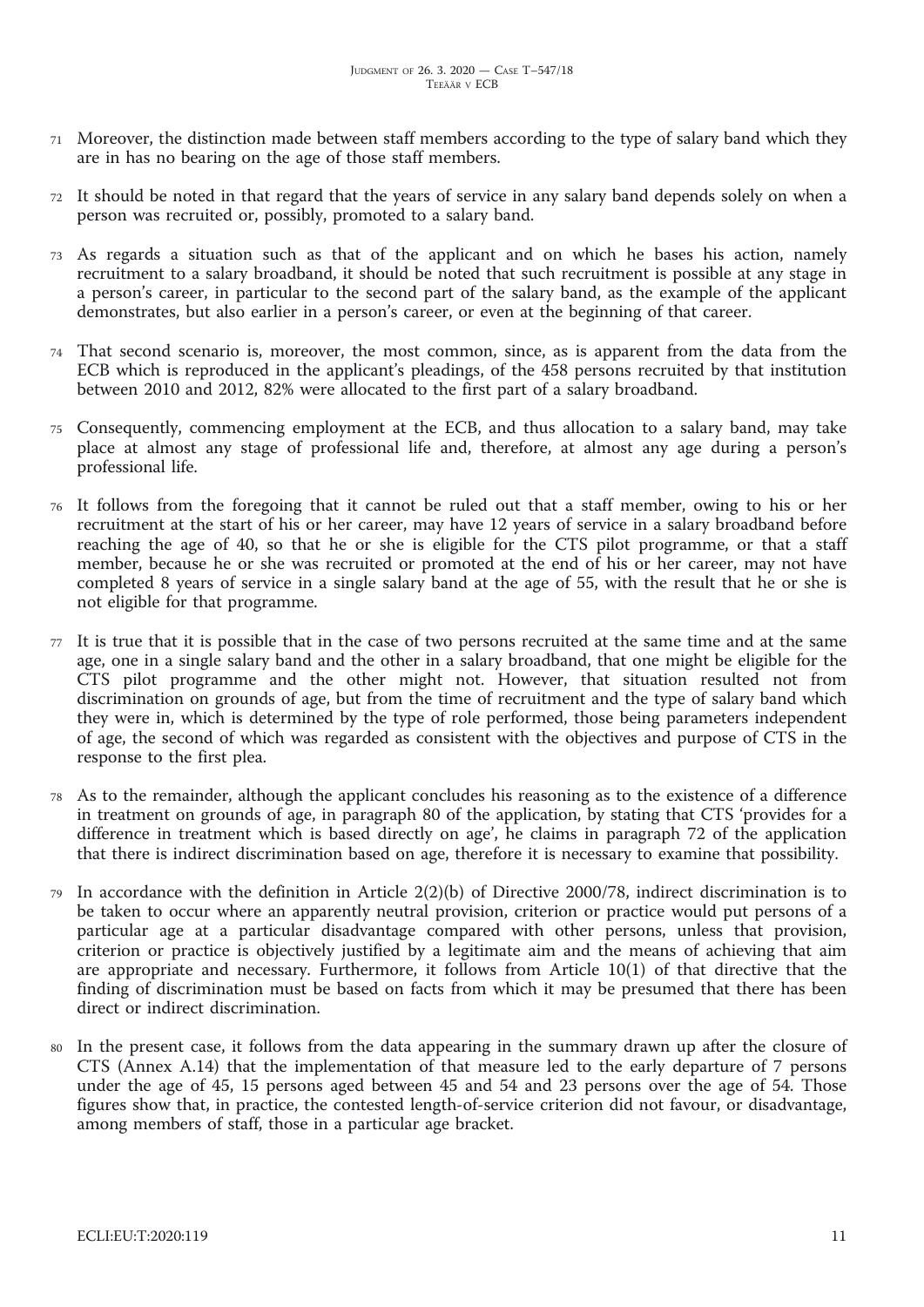- <sup>81</sup> Furthermore, even assuming that there may be a link in the present case between the years-of-service criterion and age, it should be noted that, in any event, any difference in treatment would appear to be justified on the same grounds, relating to the interests of the service, as those set out in paragraphs 48 and 50 to 54 above, in the context of the response to the first plea, since the principle of non-discrimination, based inter alia on grounds of age, laid down in Article 21 of the Charter, is merely a particular expression of the principle of equal treatment, which is enshrined in Article 20 of the Charter (see, to that effect, judgment of 7 February 2019, *RK* v *Council*, T-11/17, EU:T:2019:65, paragraph 60 and the case-law cited).
- <sup>82</sup> Consequently, it must be held that Article 2.3.1 of the Staff Rules did not discriminate on grounds of age to the detriment of staff members in a salary broadband in so far as it set an eligibility threshold for the CTS pilot programme corresponding to 12 years of service for members of staff allocated to the salary broadbands, whereas that threshold was 8 years of service for those in single salary bands.
- Therefore, the second plea must be rejected as unfounded.

Third plea, alleging manifest error of assessment and breach of the duty to have regard for the welfare of *staff*

- 84 The applicant submits that the ECB made both a manifest error of assessment and breached the duty to have regard for the welfare of staff by failing to carry out a sufficiently detailed examination of the implications of the disputed length-of-service condition, even though that condition resulted in distortion in the light of the principle itself of career transition and discrimination or injustice in certain cases, and by failing to interpret Article 2.3.1 of the Staff Rules in such a way as to avoid those consequences. That could particularly have been the case, in respect of the applicant, by applying the new rules, which no longer make any distinction according to single salary bands or salary broadbands, in the context of the measures necessary to comply with the judgment of 17 November 2017, *Teeäär* v *ECB* (T-555/16, not published, EU:T:2017:817).
- <sup>85</sup> The ECB disputes the merits of that plea. It argues in particular that the duty to have regard for the welfare of staff is circumscribed by compliance with the rules, so that it could not apply derogations not provided for in Article 2.3.1 of the Staff Rules or misconstrue the scope *ratione temporis* of that provision and of the provision which replaced it.
- <sup>86</sup> It should be noted, as a preliminary point, that it follows from the response to the first plea that the present plea cannot be upheld in so far as it is based on the assumption that the disputed length-of-service condition leads to a distortion in the light of the principle itself of career transition. Therefore, it is necessary to examine whether the duty to have regard for the welfare of staff required the ECB to accept the applicant's application for CTS on the ground that, in his case, the eligibility condition laid down in Article 2.3.1 of the Staff Rules led to an unfavourable and inappropriate result.
- <sup>87</sup> In that regard, it is sufficient to note that the provision at issue did not provide for any exception or possibility to derogate from the length-of-service condition, with the result that the ECB was bound to apply it.
- 88 The duty of the administration to have regard for the welfare of its staff reflects the balance of the reciprocal rights and obligations in the relationship between the public authority and its staff. That duty implies in particular that when the authority takes a decision concerning the situation of an official or other staff member, it must take into consideration all the factors which may affect its decision, and when doing so it should take into account not only the interests of the service but also those of the member of staff concerned. However, the protection of the rights and interests of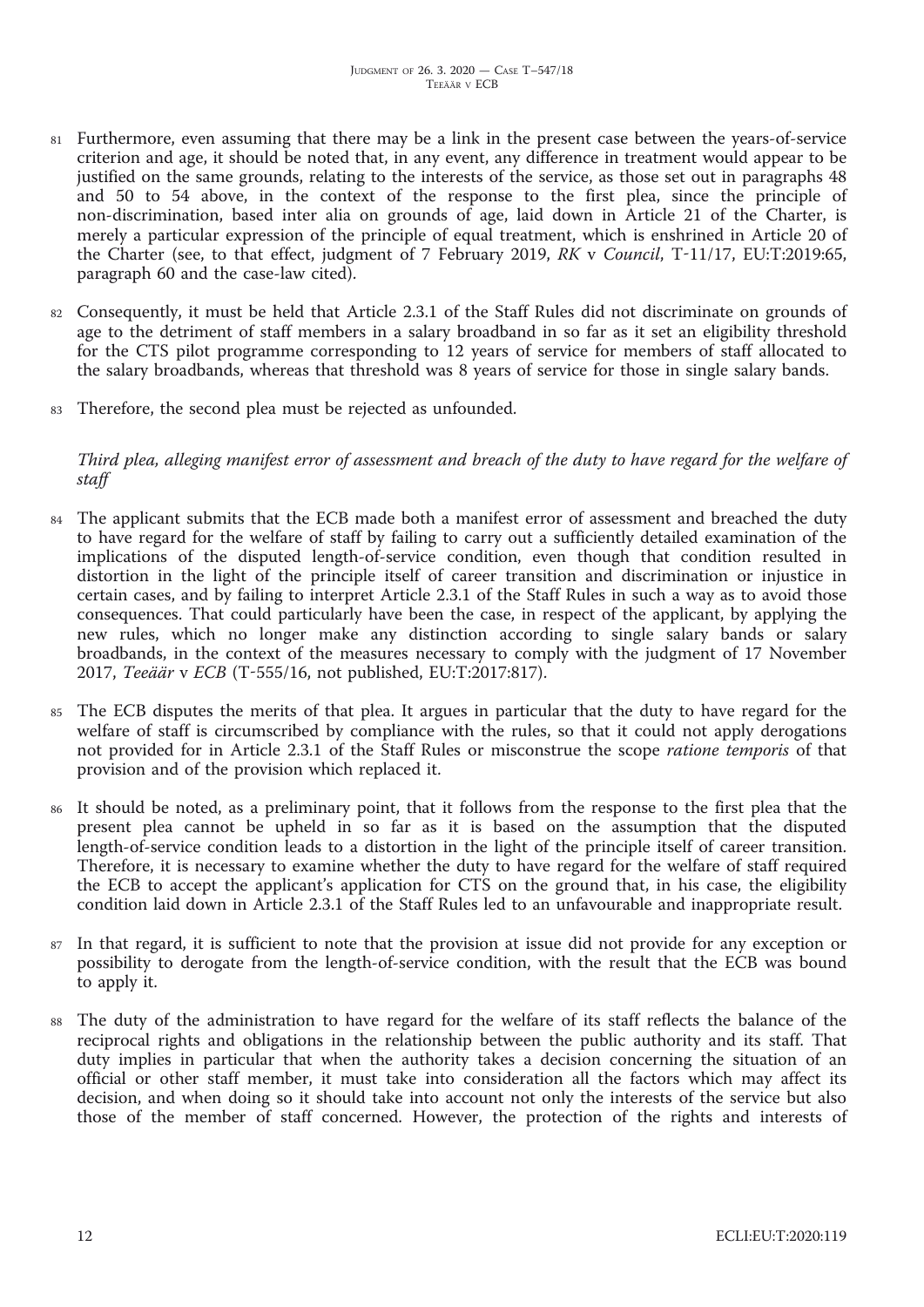members of staff must always be limited by compliance with the rules in force (see, by analogy, judgment of 5 December 2006, *Angelidis* v *Parliament*, T-416/03, EU:T:2006:375, paragraph 117 and the case-law cited).

- <sup>89</sup> Consequently, the ECB cannot be criticised for having applied Article 2.3.1 of the Staff Rules in the version in force on the date when the applicant's application for the CTS pilot programme was submitted.
- <sup>90</sup> Therefore, the third plea in law must be rejected as unfounded.

*The fourth plea, alleging infringement of Article 2.3.1 of the Staff Rules*

- <sup>91</sup> The applicant submits that the concept of 'salary broadband' is not clearly defined in the rules applicable to the staff of the ECB and points out that his contract does not state that the  $F/G$  — Band to which he was allocated is a 'salary broadband'. In the light of that lack of precision, it must be held that the applicant was allocated to a single salary band, within the meaning of Article 2.3.1 of the Staff Rules, and, therefore, that he had to demonstrate only eight years of service, so that his application for the CTS pilot programme was admissible.
- The ECB submits that paragraph 4 of Annex 1 to the Conditions of Employment contains a definition of the concept of salary broadbanding. It also notes that the Conditions of Employment were expressly made part of the applicant's contract and that he was contractually allocated to the adjacent F and G salary bands. Therefore, it is irrelevant that the applicant's contract referred to 'the F/G salary band', without specifying that it was a salary broadband.
- <sup>93</sup> It should be noted that the concept of salary broadband is in fact defined in paragraph 4 of Annex 1 to the Conditions of Employment as 'a combination of two adjacent salary bands'. That definition must be seen in the light of the salary structure in paragraph 1 of that annex, which includes bands A, B, C, D, E, F, E/F, G, F/G, H, I, J, K and L, from which it follows that only the E/F and F/G salary bands are a combination of two adjacent salary bands.
- <sup>94</sup> As the ECB submits, the Conditions of Employment formed part of the applicant's contract of employment, since they were annexed to the ECB's letter of 9 February 2004 containing the conditions of his employment as an integral part of that contract.
- <sup>95</sup> Consequently, the words 'F/G Band' in that letter must be interpreted as providing that the applicant is to be allocated to the F/G salary broadband as a production expert, irrespective of the fact that the word 'broad' was not used.
- <sup>96</sup> Moreover, it follows from the note annexed by the applicant to his application for the CTS pilot programme that he had interpreted the ECB's letter of 9 February 2004 containing the conditions of his employment in that way.
- <sup>97</sup> Consequently, the fourth plea put forward by the applicant in support of his claim for annulment and, therefore, the application for annulment must also be rejected as unfounded.

## *The claim for damages*

The applicant requests that the ECB be ordered to pay him a sum corresponding to the support which he would have received had his application for the pilot project for CTS been accepted, estimated at EUR 101 447, plus interest.